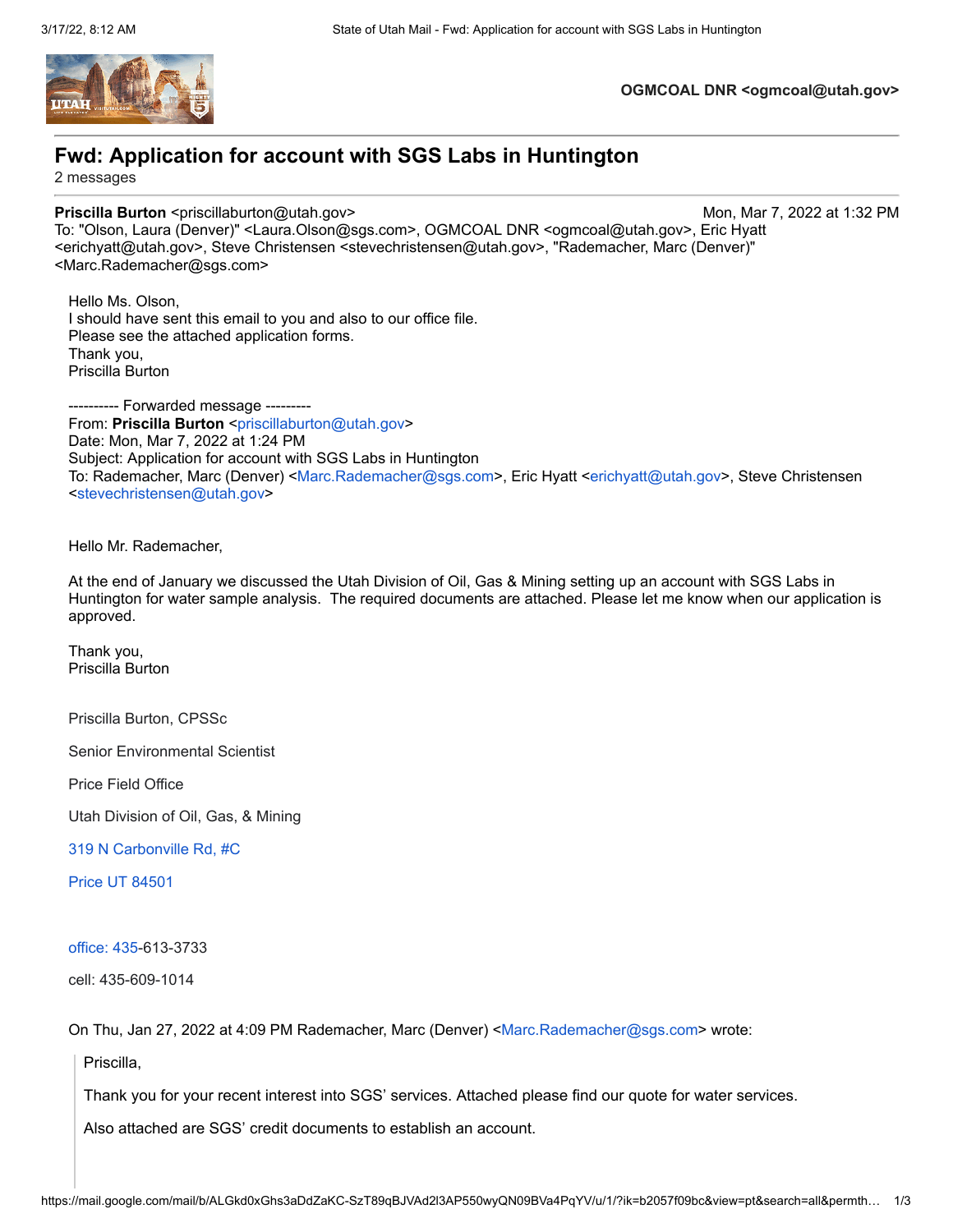Once documents are completed please return to Laura Olson for processing.

| roard |
|-------|
|-------|

### **Marc J. Rademacher**

**Natural Resources - Minerals**

Director – Western Operations

### **SGS North America Inc.**

4665 Paris [Street;](https://www.google.com/maps/search/4665+Paris+Street;+Suite+B?entry=gmail&source=g) Suite B-200

Denver, Colorado 80239

Direct: +1 (303) 568-1218

Cell: +1 (303) 589-0248

Fax: +1 (303) 373-4884

email: [marc.rademacher@sgs.com](mailto:marc.rademacher@sgs.com)



**Olson, Laura (Denver) <Laura.Olson@sgs.com> Mon, Mar 7, 2022 at 1:52 PM** To: Priscilla Burton <priscillaburton@utah.gov>, OGMCOAL DNR <ogmcoal@utah.gov>, Eric Hyatt <erichyatt@utah.gov>, Steve Christensen <stevechristensen@utah.gov>, "Rademacher, Marc (Denver)" <Marc.Rademacher@sgs.com>

Hi Priscilla,

Thank you so much for all of the documents. I am in the process of getting your account set up.

Thank you,

### **Laura Olson**

Administrative Assistant

**SGS North America Inc.**

4665 Paris St. [Suite](https://www.google.com/maps/search/4665+Paris+St.+Suite+B?entry=gmail&source=g) B-200

Denver, CO. 80239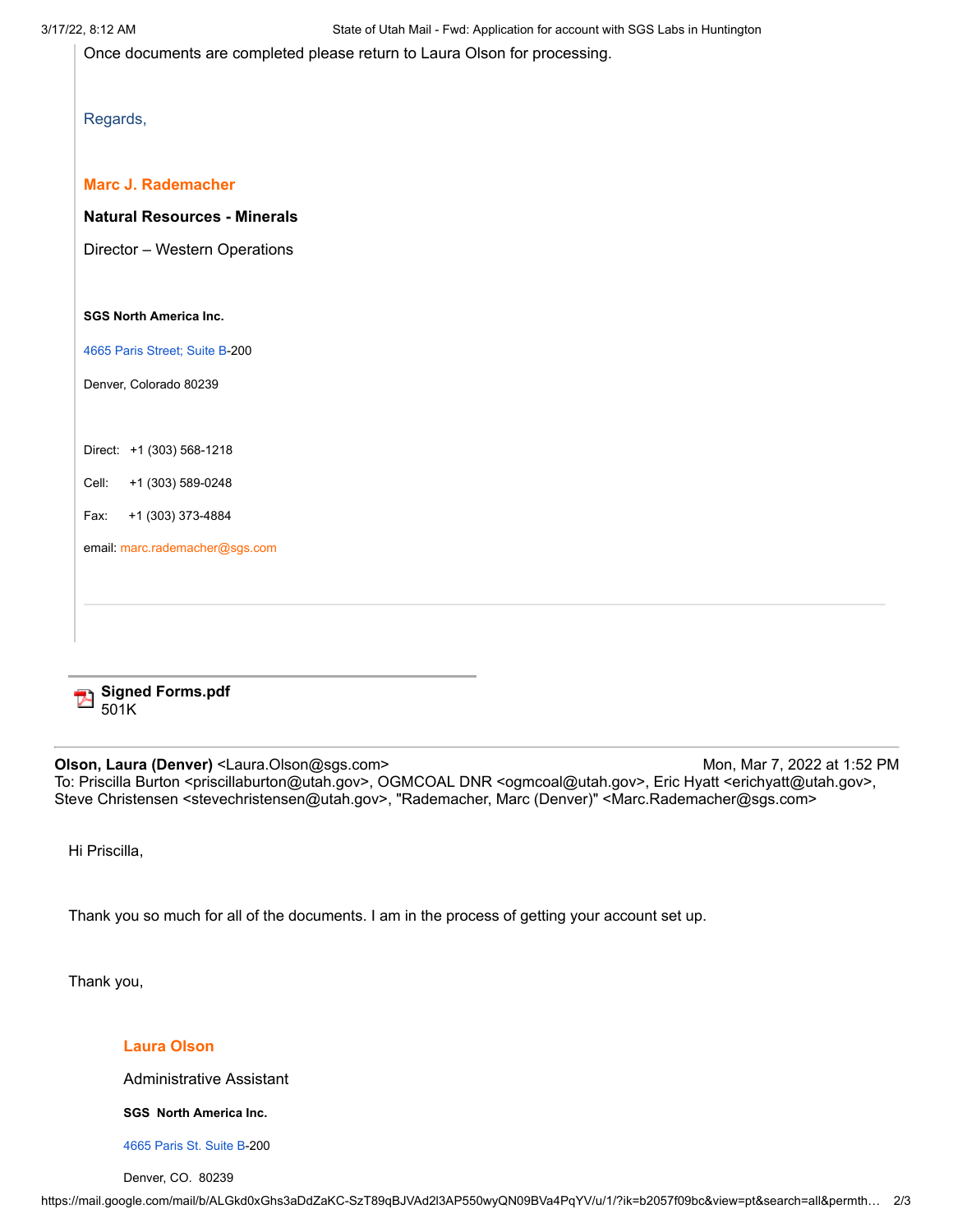Phone: 303-373-4772

Direct: 303-568-1227

Fax: 303-373-4884

VOIP: 11227

E-mail: [laura.olson@sgs.com](mailto:laura.olson@sgs.com)

**From:** Priscilla Burton [<priscillaburton@utah.gov>](mailto:priscillaburton@utah.gov) **Sent:** Monday, March 7, 2022 1:33 PM **To:** Olson, Laura (Denver) <[Laura.Olson@sgs.com](mailto:Laura.Olson@sgs.com)>; OGMCOAL DNR [<ogmcoal@utah.gov>](mailto:ogmcoal@utah.gov); Eric Hyatt <[erichyatt@utah.gov>](mailto:erichyatt@utah.gov); Steve Christensen <[stevechristensen@utah.gov>](mailto:stevechristensen@utah.gov); Rademacher, Marc (Denver) <[Marc.Rademacher@sgs.com](mailto:Marc.Rademacher@sgs.com)> **Subject:** [EXTERNAL] Fwd: Application for account with SGS Labs in Huntington

### \*\*\* WARNING: this message is from an EXTERNAL SENDER. Please be cautious, particularly with links and attachments. \*\*\*

### [Quoted text hidden]

Information in this email and any attachments is confidential and intended solely for the use of the individual(s) to whom it is addressed or otherwise directed. Please note that any views or opinions presented in this email are solely those of the author and do not necessarily represent those of the Company. Finally, the recipient should check this email and any attachments for the presence of viruses. The Company accepts no liability for any damage caused by any virus transmitted by this email. All SGS services are rendered in accordance with the applicable SGS conditions of service available on request and accessible at <https://www.sgs.com/en/terms-and-conditions>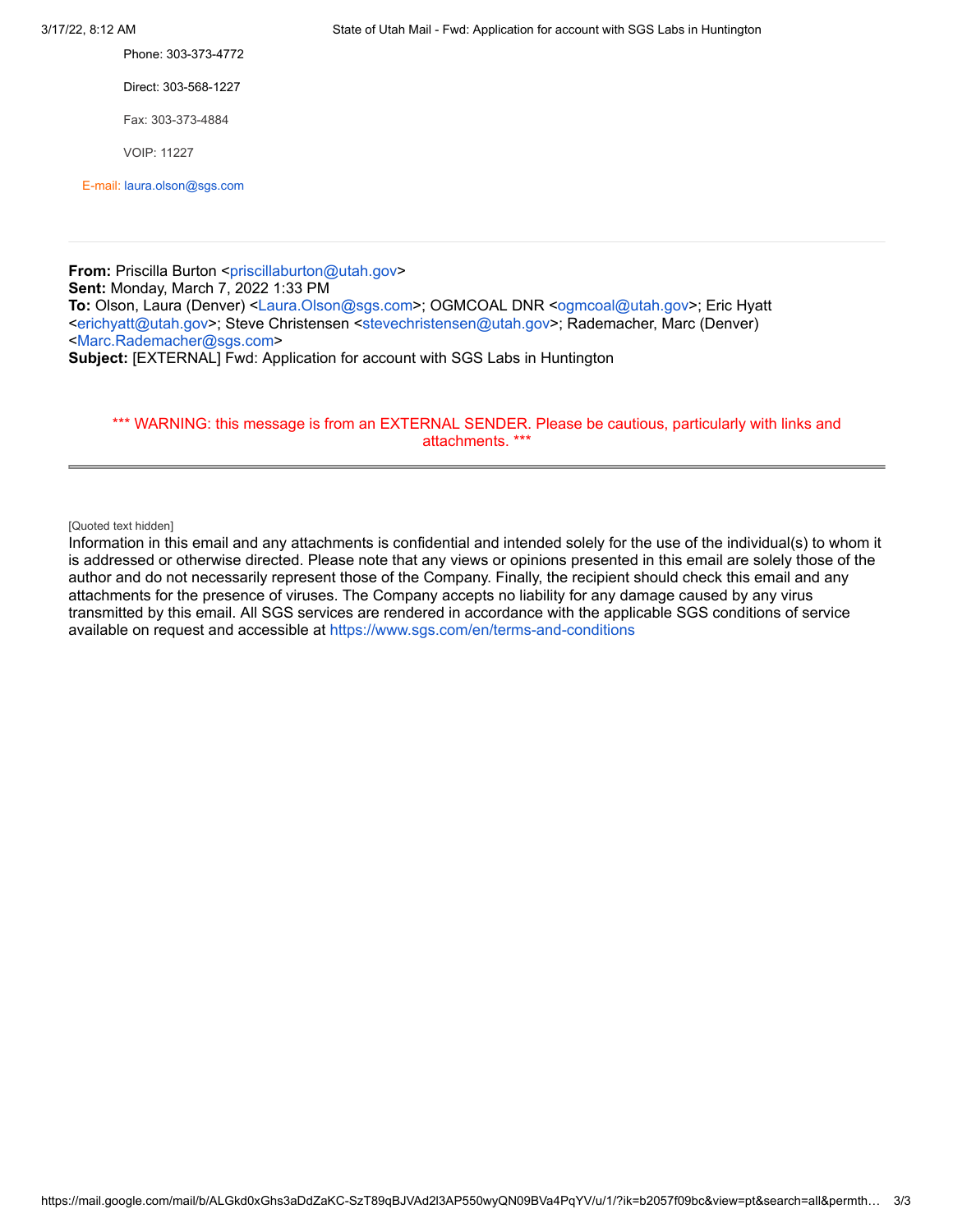| <b>SGS Client Information</b>                         |                                                       |                                                                                                   |                                                      |  |  |  |  |  |
|-------------------------------------------------------|-------------------------------------------------------|---------------------------------------------------------------------------------------------------|------------------------------------------------------|--|--|--|--|--|
| Legal Company Name:                                   | Utah Division of Oil, Gas<br>& Mining                 | <b>Trading Name or</b><br>Translation Name:                                                       |                                                      |  |  |  |  |  |
| Chamber of Commerce /<br><b>Trade Registration No</b> |                                                       | DUNS#:                                                                                            |                                                      |  |  |  |  |  |
| Web site:                                             | www.ogm.utah.gov                                      | VAT/SUT/GST:                                                                                      |                                                      |  |  |  |  |  |
| Parent Company (if<br>applicable):                    | <b>Utah Department of</b><br><b>Natural Resources</b> |                                                                                                   |                                                      |  |  |  |  |  |
| Legal Company Address:                                | 1594 West North<br>Temple, Suite 1210                 |                                                                                                   |                                                      |  |  |  |  |  |
| Postcode:                                             | 84116                                                 | City:                                                                                             | <b>Salt Lake City</b>                                |  |  |  |  |  |
| Country: USA                                          |                                                       | State / Province / County: UT                                                                     |                                                      |  |  |  |  |  |
|                                                       | <b>BILL TO ADDRESS</b>                                |                                                                                                   |                                                      |  |  |  |  |  |
| <b>Street Address:</b>                                | 1594 West North<br>Temple, Suite 1210                 |                                                                                                   |                                                      |  |  |  |  |  |
| Postcode: 84116                                       |                                                       | City:                                                                                             | Salt Lake City                                       |  |  |  |  |  |
| Country: USA                                          |                                                       | State / Province / County: UT                                                                     |                                                      |  |  |  |  |  |
| <b>BILL TO CONTACT PERSON</b>                         |                                                       |                                                                                                   |                                                      |  |  |  |  |  |
|                                                       | Last Name: Division Oil Gas & Mining                  | First Name:                                                                                       |                                                      |  |  |  |  |  |
| Title:                                                |                                                       | Department:                                                                                       | Accounting                                           |  |  |  |  |  |
| Tel:                                                  |                                                       | Mobile:                                                                                           |                                                      |  |  |  |  |  |
| Email:                                                |                                                       |                                                                                                   |                                                      |  |  |  |  |  |
| <b>ACCOUNTS PAYABLE CONTACT</b>                       |                                                       |                                                                                                   |                                                      |  |  |  |  |  |
| Last Name: Hyatt                                      |                                                       | First Name: Eric                                                                                  |                                                      |  |  |  |  |  |
|                                                       | Tel: 385-332-6272                                     |                                                                                                   | Email: erichyatt@utah.gov                            |  |  |  |  |  |
|                                                       |                                                       |                                                                                                   |                                                      |  |  |  |  |  |
| E-invoice email add.: ogmcoal@utah.gov                |                                                       |                                                                                                   | SGS will send invoices and statements to client via  |  |  |  |  |  |
| E-statement email add.:                               |                                                       | email. We recommend that email addresses are                                                      | generic e.g. admin@sgs.com to avoid loss of invoices |  |  |  |  |  |
|                                                       |                                                       | and statement due to personnel transitions.<br>We kindly ask you to confirm your readiness to     |                                                      |  |  |  |  |  |
|                                                       | Signed: <i>Li G Llysu</i>                             | receive e-invoices and e-statements effective<br>immediately and confirm that the contact details |                                                      |  |  |  |  |  |
|                                                       | <b>Title</b> Financial Manager                        | provided above are valid.                                                                         |                                                      |  |  |  |  |  |
|                                                       |                                                       |                                                                                                   |                                                      |  |  |  |  |  |

YZ.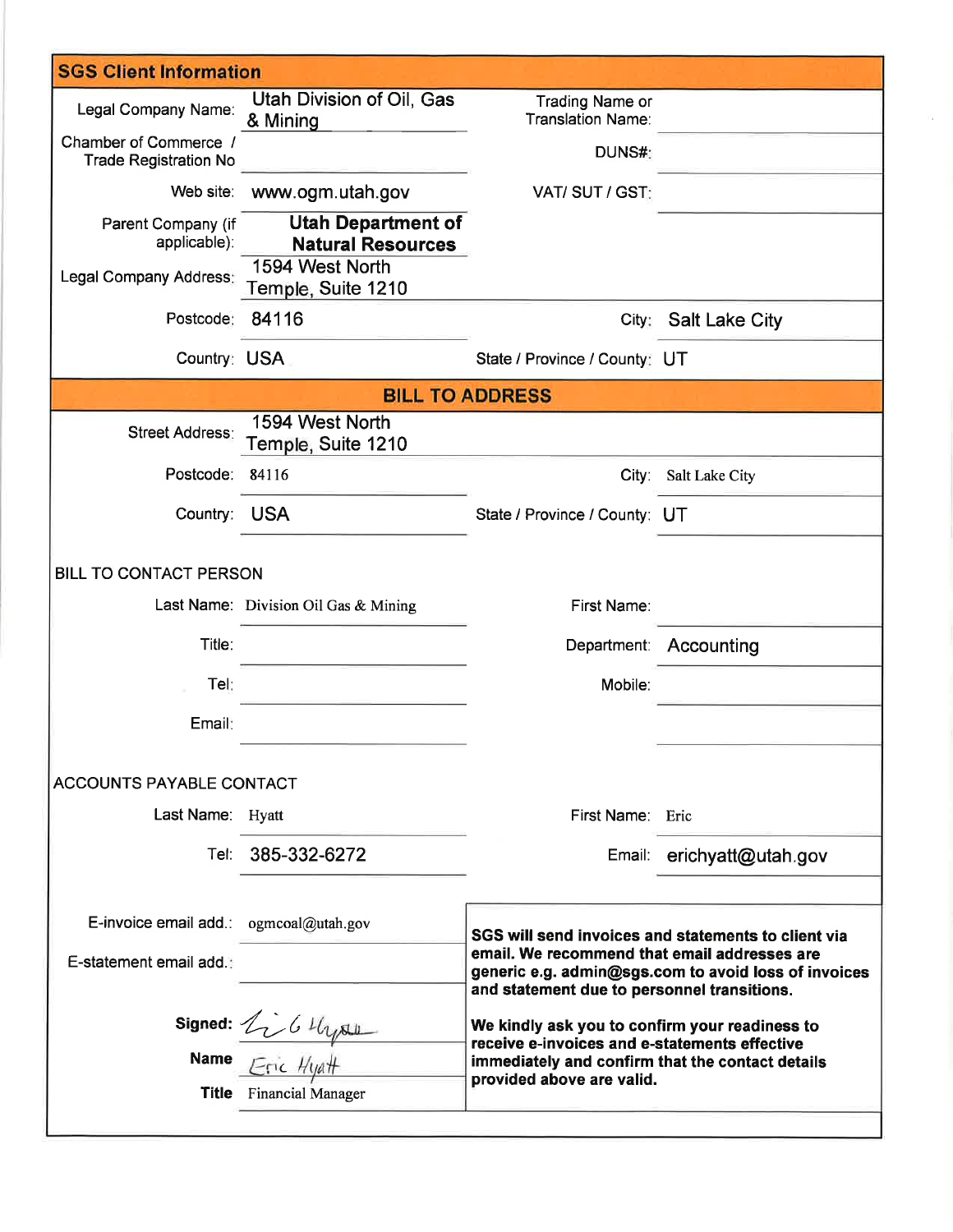

### SGS NORTH AMERICA INC. - CREDIT APPLICATION

### **COMPANY INFORMATION:**

| <b>Company Name:</b>                                                                                             |           | State of Utah, Division of Oil, Gas & Mining |   |            |                                                                                                                         |            |                       |    |                           |                  |                                                                                                              |                           |                                               |
|------------------------------------------------------------------------------------------------------------------|-----------|----------------------------------------------|---|------------|-------------------------------------------------------------------------------------------------------------------------|------------|-----------------------|----|---------------------------|------------------|--------------------------------------------------------------------------------------------------------------|---------------------------|-----------------------------------------------|
| Former Business Name (if any):                                                                                   |           |                                              |   |            | <u> Andreas Andreas Andreas Andreas Andreas Andreas Andreas Andreas Andreas Andreas Andreas Andreas Andreas Andreas</u> |            |                       |    |                           |                  |                                                                                                              |                           |                                               |
| <b>Current Address:</b>                                                                                          |           | 1594 West North Temple, Suite 1210           |   |            |                                                                                                                         |            |                       |    |                           |                  |                                                                                                              |                           |                                               |
|                                                                                                                  | City: SLC |                                              |   | State: UT  |                                                                                                                         |            | Zip Code:             |    | 84116                     |                  | Email:                                                                                                       |                           | <u> 1989 - Andrea Amerikaansk politiker (</u> |
| <b>Telephone Number:</b>                                                                                         |           | 385-332-6272                                 |   |            | <u> 1989 - John Stein, mars et al. (</u>                                                                                |            | <b>Email Address:</b> |    |                           | www.ogm.utah.gov |                                                                                                              |                           |                                               |
| <b>Address for Report Mailings:</b>                                                                              |           | stevechristensen@utah.gov                    |   |            |                                                                                                                         |            |                       |    |                           |                  |                                                                                                              |                           |                                               |
| (if different than above)                                                                                        | City:     |                                              |   | State:     |                                                                                                                         |            | Zip Code:             |    |                           |                  |                                                                                                              |                           |                                               |
| Date Established:                                                                                                |           | 1955                                         |   |            | <b>Description (code) or Type of Business:</b>                                                                          |            |                       |    | Regulatory                |                  |                                                                                                              |                           |                                               |
| <b>Legal Status:</b>                                                                                             |           | Corporation                                  | ( |            | <b>Sole Proprietorship</b>                                                                                              |            | ( ) Joint Venture     |    | (                         |                  | <b>Government Organization</b>                                                                               | $\boldsymbol{\mathsf{x}}$ |                                               |
|                                                                                                                  |           | Parternership                                | ( |            | <b>Limited Liability</b>                                                                                                | $\sqrt{2}$ | ) Other:              |    |                           |                  |                                                                                                              |                           |                                               |
| Dun & Bradstreet Number:                                                                                         |           |                                              |   |            | Rating:                                                                                                                 |            |                       |    | <b>Federal ID Number:</b> |                  | 876000545                                                                                                    |                           |                                               |
| <b>Subsidiary Name (if applicable)</b>                                                                           |           |                                              |   |            |                                                                                                                         |            |                       |    |                           |                  |                                                                                                              |                           |                                               |
|                                                                                                                  | City:     |                                              |   | State:     | <b>Contract Contract Contract</b>                                                                                       |            | Zip Code:             |    |                           |                  |                                                                                                              |                           |                                               |
| Names and Titles of Officers / Principle Owners:                                                                 |           |                                              |   | Name:      | <u> 1980 - Johann John Stone, markin f</u>                                                                              |            |                       |    | Title:                    |                  | the control of the control of the control of the control of the control of                                   |                           |                                               |
|                                                                                                                  |           |                                              |   | Name:      |                                                                                                                         |            |                       |    | Title:                    |                  | <u> 1989 - Andrea Stadt Britain, amerikansk politik (* 1908)</u>                                             |                           |                                               |
| Accounts Payable Contact Name ___ Eric Hyatt                                                                     |           |                                              |   |            | 385-332-6272                                                                                                            |            | erichyatt@utah.gov    |    |                           |                  |                                                                                                              |                           |                                               |
| <b>ADDITIONAL INFORMATION:</b>                                                                                   |           |                                              |   |            |                                                                                                                         |            |                       |    |                           |                  |                                                                                                              |                           |                                               |
| Are purchase orders, release numbers, or other documents required?                                               |           |                                              |   |            |                                                                                                                         |            | <b>Yes</b>            | X  |                           | <b>No</b>        |                                                                                                              |                           |                                               |
| Persons authorized to order servces:                                                                             |           |                                              |   |            |                                                                                                                         |            |                       |    |                           |                  | Name: Steve Christensen, Justin Eatchell, Aman Name: Priscilla Burton, Steve Demczak, Karin Madsen, Kendra H |                           |                                               |
| Are purchases subject to sales / use tax?<br>(attach exemption certification or direct pay permit if applicable) |           |                                              |   | <b>Yes</b> |                                                                                                                         |            | <b>No</b>             | X. |                           |                  |                                                                                                              |                           |                                               |
| <b>Credit Limit desired:</b>                                                                                     |           | \$5,000                                      |   |            |                                                                                                                         |            |                       |    |                           |                  |                                                                                                              |                           |                                               |
| <b>BANK REFERENCE:</b>                                                                                           |           |                                              |   |            |                                                                                                                         |            |                       |    |                           |                  |                                                                                                              |                           |                                               |
| <b>Bank Name:</b>                                                                                                |           |                                              |   |            |                                                                                                                         |            |                       |    |                           |                  |                                                                                                              |                           |                                               |
| <b>Account Number(s):</b>                                                                                        |           |                                              |   |            |                                                                                                                         |            |                       |    |                           |                  |                                                                                                              |                           |                                               |
|                                                                                                                  | City:     | the control of the control of the control of |   | State:     |                                                                                                                         |            | Zip Code:             |    |                           |                  |                                                                                                              |                           |                                               |
| <b>Telephone Number:</b>                                                                                         |           |                                              |   |            |                                                                                                                         |            | <b>Email Address:</b> |    |                           |                  |                                                                                                              |                           |                                               |
| Page 1 of 5                                                                                                      |           |                                              |   |            |                                                                                                                         |            |                       |    |                           |                  |                                                                                                              |                           | 3/3/2022                                      |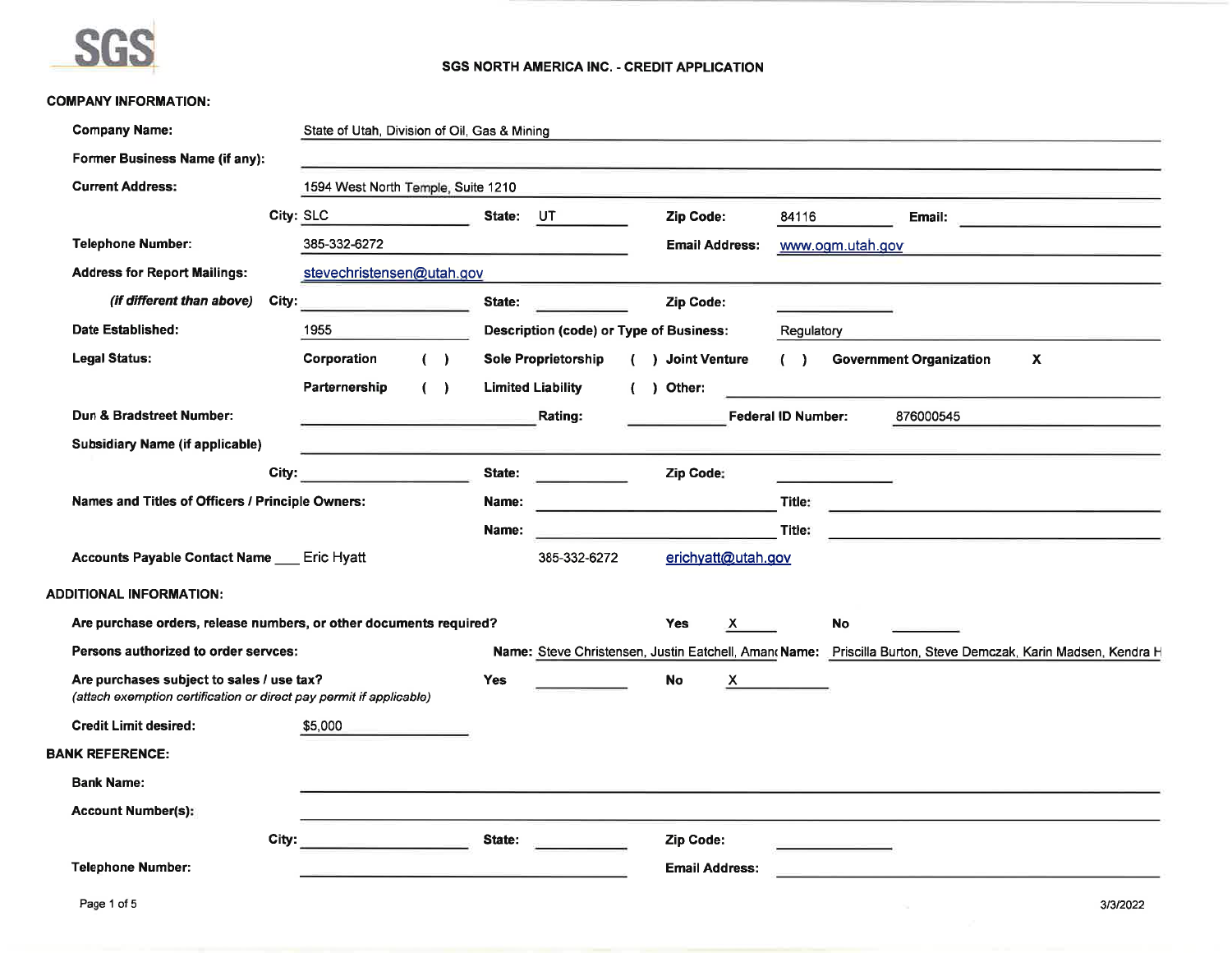

### **SGS NORTH AMERICA INC. - CREDIT APPLICATION**

|  | <b>TRADE REFERENCES:</b> |  |  |
|--|--------------------------|--|--|
|  |                          |  |  |
|  |                          |  |  |

| <b>Company Name:</b>     |       | Utah Department of Government Operations, Division of Purchasing |        |    |                       |                         |  |  |
|--------------------------|-------|------------------------------------------------------------------|--------|----|-----------------------|-------------------------|--|--|
| <b>Current Address:</b>  |       | 4315 South 2700 West                                             |        |    |                       |                         |  |  |
|                          |       | City: Taylorsville                                               | State: | UT | Zip Code:             | 84129                   |  |  |
| <b>Telephone Number:</b> |       | 801-957-7132                                                     |        |    | <b>Email Address:</b> | www.purchasing.utah.gov |  |  |
| <b>Account Number:</b>   |       |                                                                  |        |    | <b>Contact:</b>       | aschliep@utah.gov       |  |  |
|                          |       |                                                                  |        |    |                       |                         |  |  |
| <b>Company Name:</b>     |       |                                                                  |        |    |                       |                         |  |  |
| <b>Current Address:</b>  |       |                                                                  |        |    |                       |                         |  |  |
|                          | City: | the control of the control of the                                | State: |    | Zip Code:             |                         |  |  |
| <b>Telephone Number:</b> |       |                                                                  |        |    | <b>Email Address:</b> |                         |  |  |
| <b>Account Number:</b>   |       |                                                                  |        |    | <b>Contact:</b>       |                         |  |  |
|                          |       |                                                                  |        |    |                       |                         |  |  |
| <b>Company Name:</b>     |       |                                                                  |        |    |                       |                         |  |  |
| <b>Current Address:</b>  |       |                                                                  |        |    |                       |                         |  |  |
|                          | City: |                                                                  | State: |    | Zip Code:             |                         |  |  |
| <b>Telephone Number:</b> |       |                                                                  |        |    | <b>Email Address:</b> |                         |  |  |
| <b>Account Number:</b>   |       |                                                                  |        |    | <b>Contact:</b>       |                         |  |  |

All of the information requested on this credit appllicaiton is true to the best of my knowledge. I (we) consent to have SGS North America Inc. contact the trade and bank references listed above, and authorizes such references to release all credit related information.

In consideration of SGS North America Inc. granting credit, the applicant agrees to the attached terms and conditions as applicable to all billings and services to applicant by SGS North America Inc. which includes an interest charge of the lesser of 1.5% per month, or the highest legal rate, on past due accounts. Applicant also agrees to pay the acutal costs of collection, including attorney fees, and court socsts in the event the account becomes past due. Appplicant also agrees that in the event any portion of the account becomes delinquent any and all invoices on the account, including future invoices shall become due and payable immediately and applicant may be required to pay for services in advance or to maintain with SGS North America Inc., a cash deposit against which services rendered may be charged. Applicant also agrees to notify SGS North America Inc. within ten days of any change in legal ownership and remains liable for any unpaid balance.

**Title** 

Li 6-Hyllott

**Financial Manager** 

3/2/2022

**Date**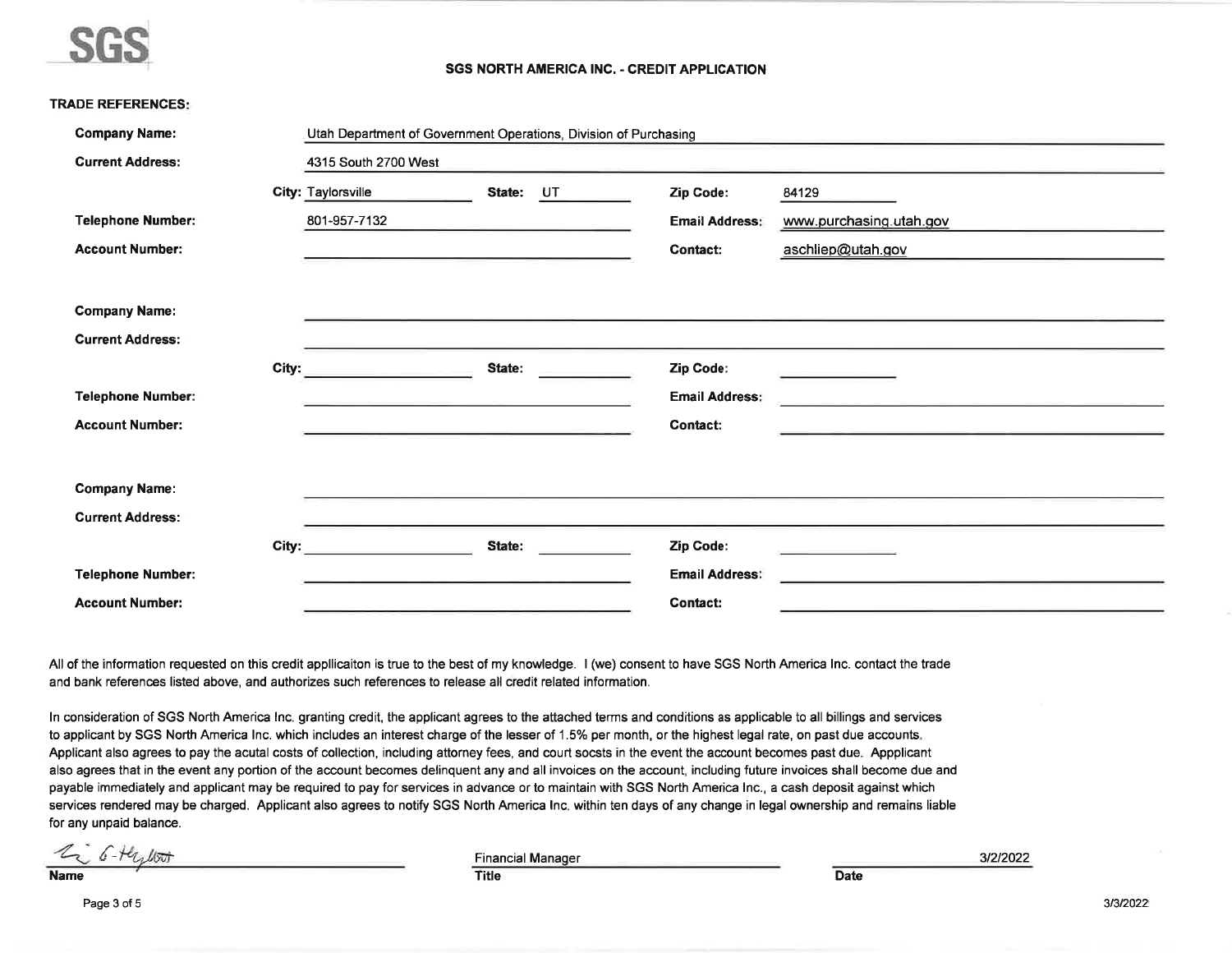

#### $1<sub>1</sub>$ General

Unless otherwise agreed in writing or except where they are at variance with (i) the  $(a)$ regulations governing services performed on behalf of governments, government bodies or any other public entity or (ii) the mandatory provisions of local law, all offers or services and all resulting contractual relationship(s) between any of the affiliated companies of SGS North America Inc. or any of their agents (each a "Company") and Client (the "Contractual Relationship(s)") shall be governed by these general conditions of service (hereinafter the "General Conditions").

(b) The Company may perform services for persons or entities (private, public or governmental) issuing instructions (hereinafter, the "Client").

(c) Unless the Company receives prior written instructions to the contrary from Client. no other party is entitled to give instructions, particularly on the scope of the services or the delivery of reports or certificates resulting therefrom (the "Reports of Findings"). Client hereby inevocably authorises the Company to deliver Reports of Findings to a third party where so instructed by Client or, at its discretion, where it implicitly follows from circumstances, trade custom, usage or practice.

#### **Provision of Services** 2.

The Company will provide services using reasonable care and skill and in accordance  $(a)$ with Client's specific instructions as confirmed by the Company or, in the absence of such instructions:

(1) the terms of any standard order form or standard specification sheet of the Company; and/or

(2) any relevant trade custom, usage or practice; and/or

(3) such methods as the Company shall consider appropriate on technical, operational and/or financial grounds.

(b) Information stated in Reports of Findings is derived from the results of inspection or testing procedures carried out in accordance with the instructions of Client, and/or our assessment of such results on the basis of any technical standards, trade custom or practice, or other circumstances which should in our professional opinion be taken into account.

(c) Reports of Findings issued further to the testing of samples contain the Company's opinion on those samples only and do not express any opinion upon the lot from which the samples were drawn.

(d) Should Client request that the Company witness any third party intervention, Client agrees that the Company's sole responsibility is to be present at the time of the third party's intervention and to forward the results, or confirm the occurrence, of the intervention. Client agrees that the Company is not responsible for the condition or calibration of apparatus, instruments and measuring devices used, the analysis methods applied, the qualifications, actions or omissions of third party personnel or the analysis results.

(e) Reports of Findings issued by the Company will reflect the facts as recorded by it at the time of its intervention only and within the limits of the instructions received or, in the absence of such instructions, within the limits of the alternative parameters applied as provided for in clause 2(a). The Company is under no obligation to refer to, or report upon, any facts or circumstances which are outside the specific instructions received or alternative parameters applied.

The Company may delegate the performance of all or part of the services to an agent or  $(f)$ subcontractor and Client authorises Company to disclose all information necessary for such performance to the agent or subcontractor.

## SGS North America Inc. **General Conditions of Service**

(g) Should Company receive documents reflecting engagements contracted between Client and third parties or third party documents, such as copies of sale contracts, letters of credit, bills of lading, etc., they are considered to be for information only, and do not extend or restrict the scope of the services or the obligations accepted by the Company.

(h) Client acknowledges that the Company, by providing the services, neither takes the place of Client or any third party, nor releases them from any of their obligations, nor otherwise assumes, abridges, abrogates or undertakes to discharge any duty of Client to any third party or that of any third party to Client.

All samples shall be retained for a maximum of 3 months or such other shorter time  $(i)$ period as the nature of the sample permits and then returned to Client or otherwise disposed of at the Company's discretion after which time Company shall cease to have any responsibility for such samples. Storage of samples for more than 3 months shall incur a storage charge payable by Client. Client will be billed a handling and freight fee if samples are returned. Special disposal charges will be billed to Client if incurred.

### 3. Obligations of Client

The Client will:

(a) ensure that sufficient information, instructions and documents are given in due time (and. in any event not later than 48 hours prior to the desired intervention) to enable the required services to be performed:

procure all necessary access for the Company's representatives to the premises where  $(b)$ the services are to be performed and take all necessary steps to eliminate or remedy any obstacles to, or interruptions in, the performance of the services;

(c) supply, if required, any special equipment and personnel necessary for the performance of the services:

(d) ensure that all necessary measures are taken for safety and security of working conditions, sites and installations during the performance of services and will not rely, in this respect, on the Company's advice whether required or not;

(e) inform Company in advance of any known hazards or dangers, actual or potential associated with any order or samples or testing including, for example, presence or risk of radiation toxic or noxious or explosive elements or materials, environmental pollution or poisons:

fully exercise all its rights and discharge all its liabilities under any relevant sales or other contract with a third party and at law.

#### 4. **Fees and Payment**

(a) Fees not established between the Company and Client at the time the order is placed or  $\varepsilon$ contract is negotiated shall be at the Company's standard rates (which are subject to change) and all applicable taxes shall be payable by Client.

Unless a shorter period is established in the invoice, Client will  $(b)$ promptly pay not later than 30 days from the relevant invoice date or within such other period as may be established by the